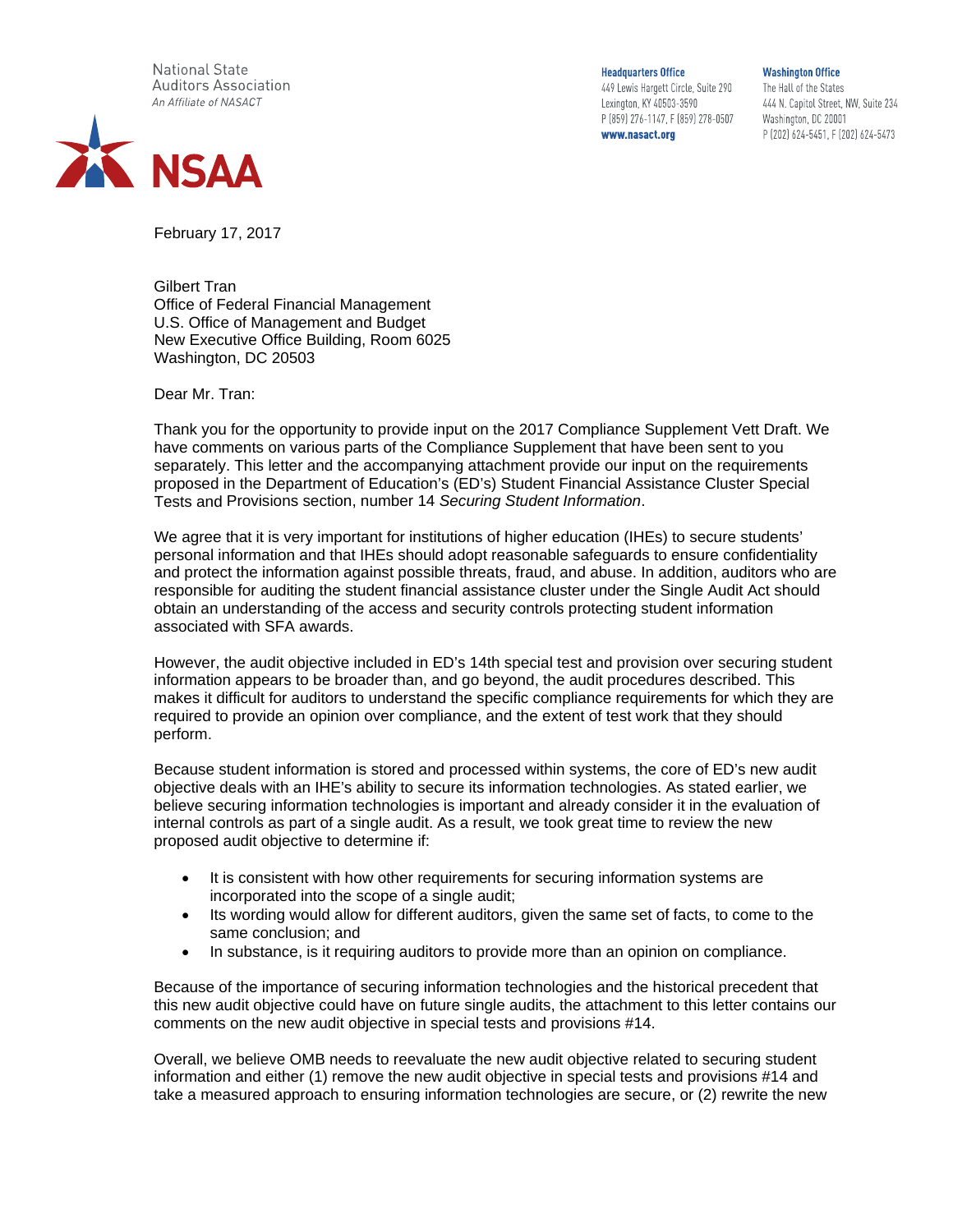**National State** Auditors Association An Affiliate of NASACT



audit objective so that it contains objective criteria. If OMB elects to leave the new audit objective as it is currently written, then OMB should notify the IHEs of the ramifications it will have on the scope of work and cost for the 2017 single audit and beyond.

Should you have any questions or wish to discuss further, please contact Kinney Poynter, NASACT's executive director, at (859) 276-1147, or me at (804) 225-3350.

Respectfully,

Martha S. Marcueler

Martha Mavredes Chair, NSAA Single Audit Committee Auditor of Public Accounts, Virginia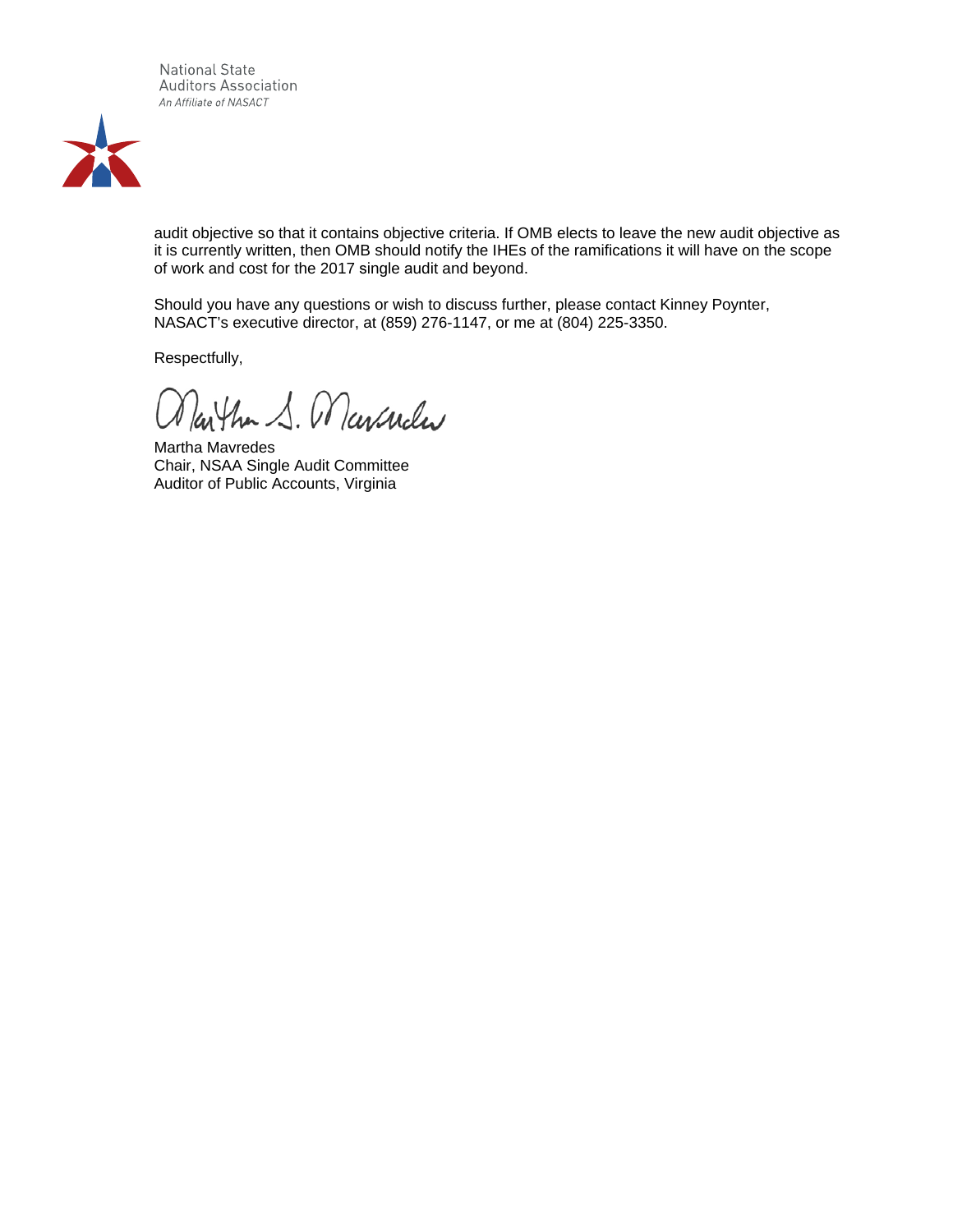# Attachment

#### Student Financial Assistance (SFA) Programs Special Tests and Provisions No. 14

#### **Background**

In the 2017 Compliance Supplement Vett Draft, OMB is proposing that the U.S. Department of Education (Education) require auditors to obtain sufficient appropriate audit evidence to support the following audit objectives (bolding and underlining added):

**Audit Objectives** – Determine whether the IHE has developed, implemented, and maintained a comprehensive information security program in accordance with the **Safeguards Rule**. *(Compliance Supplement Vett Draft 5-3-53, April 2017)*

**Audit Objective** – Obtain an understanding of internal control, assess risk, and test internal control as required by 2 CFR section 200.514(c). *(Compliance Supplement 3.2-N-1, June 2016)*

2 CFR section 200.514(c):

(c) Internal control.

(1) The compliance supplement provides guidance on internal controls over Federal programs based upon the guidance in Standards for Internal Control in the Federal Government issued by the Comptroller General of the United States and the Internal Control—Integrated Framework, issued by the Committee of Sponsoring Organizations of the Treadway Commission (COSO).

(2) In addition to the requirements of GAGAS, the auditor must perform procedures to obtain an understanding of internal control over Federal programs sufficient to plan the audit to support a low assessed level of control risk of noncompliance for major programs.

(3) Except as provided in paragraph (c)(4) of this section, the auditor must:

(i) Plan the testing of internal control over compliance for major programs to support a low assessed level of control risk for the assertions relevant to the compliance requirements for each major program; and (ii) Perform testing of internal control as planned in paragraph (c)(3)(i) of this

section.

(4) When internal control over some or all of the compliance requirements for a major program are likely to be ineffective in preventing or detecting noncompliance, the planning and performing of testing described in paragraph (c)(3) of this section are not required for those compliance requirements. However, the auditor must report a significant deficiency or material weakness in accordance with §200.516 Audit findings, assess the related control risk at the maximum, and consider whether additional compliance tests are required because of ineffective internal control.

According to Education's section of the OMB Compliance Supplement, "[t]he **Safeguards Rule** requires financial institutions to:

a. Designate an employee or employees to coordinate the institution's information security program.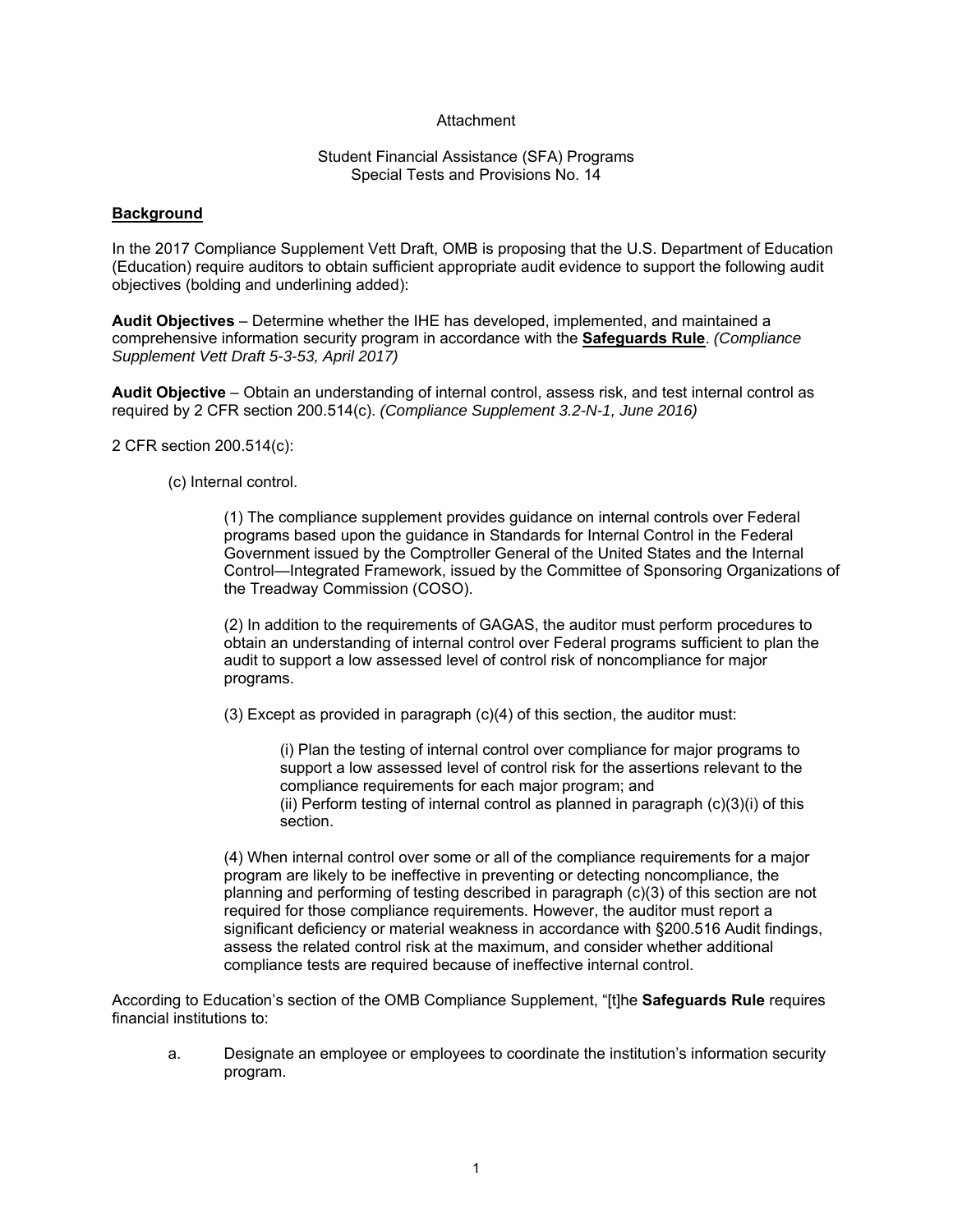- b. Identify reasonably foreseeable internal and external risks to the security, confidentiality, and integrity of customer information that could result in the unauthorized disclosure, misuse, alteration, destruction or other compromise of such information, and assess the sufficiency of any safeguards in place to control these risks. At a minimum, such a risk assessment should include consideration of risks in each relevant area of the institution's operations, including:
	- (1) Employee training and management;
	- (2) Information systems, including network and software design, as well as information processing, storage, transmission and disposal; and
	- (3) Detecting, preventing and responding to attacks, intrusions, or other systems failures.
- c. Design and implement information safeguards to control the risks the institution identified through risk assessment, and regularly test or otherwise monitor the effectiveness of the safeguards' key controls, systems, and procedures.
- d. Oversee service providers, by:
	- (1) Taking reasonable steps to select and retain service providers that are capable of maintaining appropriate safeguards for the customer information at issue; and
	- (2) Requiring the institution's service providers by contract to implement and maintain such safeguards.
- e. Evaluate and adjust the institution's information security program in light of the results of the testing and monitoring required by paragraph c above; any material changes to the institution's operations or business arrangements; or any other circumstances that the institution's managers know or have reason to know that may have a material impact on the institution's information security program (16 CFR section 314.4)."

# **Complications**

# *Unprecedented Treatment*

As a recipient of federal funding, there are many information system controls in federal laws and regulations that states must adhere to and this is the first time we are aware of OMB requiring auditors conducting a single audit to test compliance with these requirements. We conducted a word search for the names and acronyms of the following well-known federal requirements in the 1,622 page June 2016 Compliance Supplement:

- Health Insurance Portability and Accountability Act (HIPAA)
- Family Educational Rights and Privacy Act (FERPA)
- Federal Information System Controls Audit Manual (FISCAM)
- Tax Information Security Guidelines for Federal, State and Local Agencies (Publication 1075)

Our searches of the above four requirements within the June 2016 Compliance Supplement returned zero results/hits. Additionally, a search for "information system" in the Compliance Supplement returned 27 hits. Only two of the hits relate to control activities, which are located within Part 6 for Internal Control and are not associated with the required audit objectives for a specific program.

The only current Special Tests and Provisions that we are aware of that deals with safeguards for systems relates to Medicaid titled, *ADP Risk Analysis and System Security Review*; however, its audit objective is fundamentally different from the one OMB is proposing for SFA and discussed further in the next section.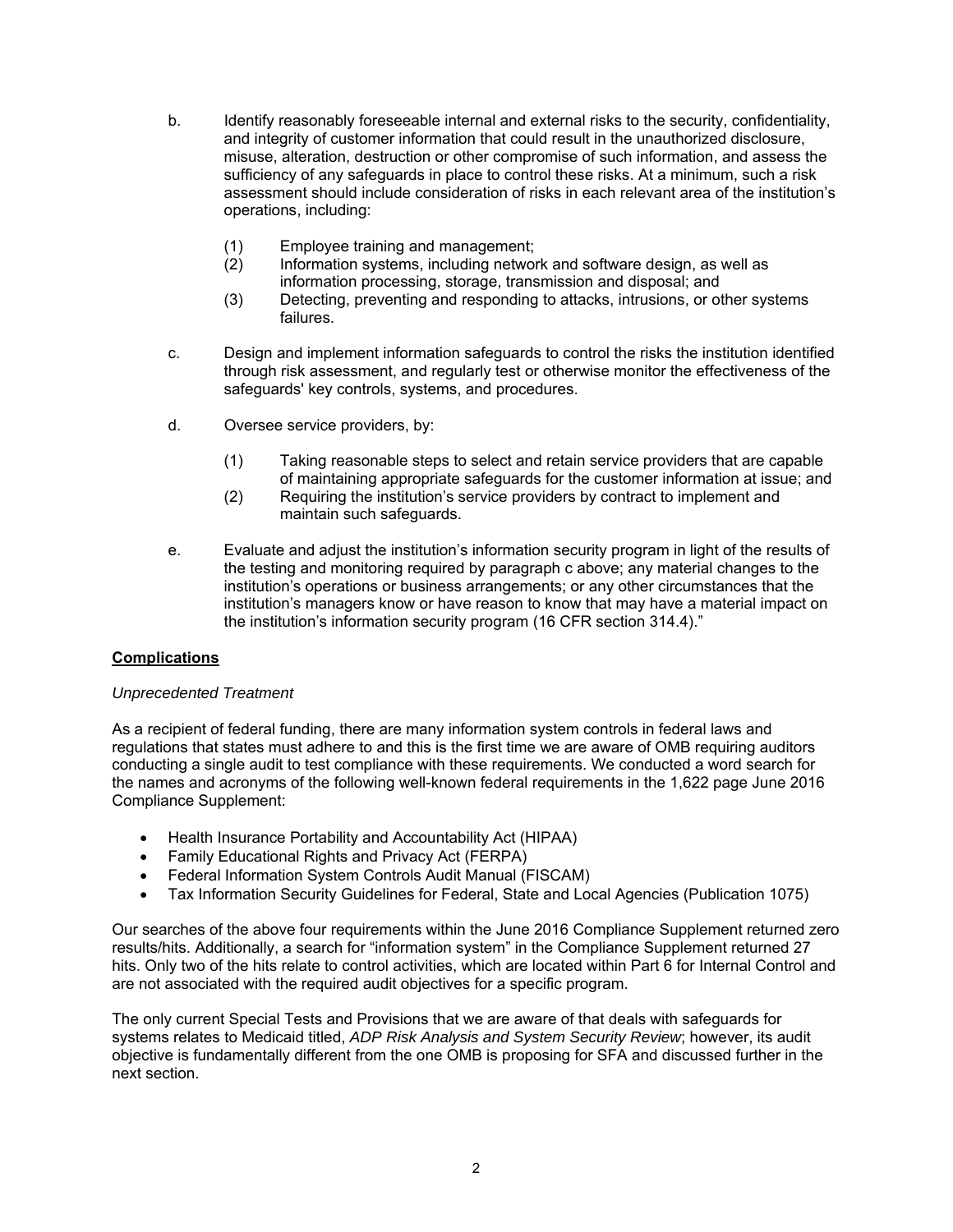#### *Vague Audit Objective*

Part 7 of the Compliance Supplement states (bolding added):

*"The auditor is expected to test compliance only for those requirements that are susceptible to testing by the auditor (i.e., the requirements can be evaluated against objective criteria, and the auditor can reasonably be expected to have sufficient basis for recognizing noncompliance)."* 

Considering the term "objective criteria," here is a comparison of the audit objective proposed by OMB for Education to use for SFA to the audit objective for the ADP Risk Analysis and System Security Review used for the Medicaid program:

# **3. ADP Risk Analysis and System Security Review**

**Audit Objective** – To determine whether the State Medicaid agency has performed the required ADP risk analyses and system security reviews.

#### **14. Securing Student Information**

**Audit Objectives** – Determine whether the IHE has developed, implemented, and maintained a comprehensive information security program in accordance with the Safeguards Rule.

In testing the audit objective for the ADP Risk Analysis and System Security Review, all auditors can evaluate the facts of the situation and come to a conclusion on whether the state Medicaid agency has or has not performed the required ADP risk analyses and system security reviews. However, the audit objective for the Securing Student Information is written in a way that different auditors may come to different conclusions based on the facts of the situation. For example, there could be different interpretations of what is meant by a "comprehensive" information security program. Additionally, the Safeguards Rule uses terms that are subjective. The following is from Education's description of the compliance requirements for the Safeguard Rule with bolding added to emphasize items that are subjective:

*"Identify reasonably foreseeable internal and external risks to the security, confidentiality, and integrity of customer information that could result in the unauthorized disclosure, misuse, alteration, destruction or other compromise of such information, and assess the sufficiency of any safeguards in place to control these risks….* 

*Evaluate and adjust the institution's information security program in light of the results of the testing and monitoring required by paragraph c above; any material changes to the institution's operations or business arrangements; or any other circumstances that the institution's managers know or have reason to know that may have a material impact on the institution's information security program."* 

Additionally, part of the audit objective is not susceptible to testing by the auditor. Testing an institution's security program is at a point-in-time; however, Education is proposing that auditors provide an opinion on if the institution "maintained" an information security program in accordance with the Safeguards Rule. Unless the auditor does considerable testing throughout the audit period, the auditor would not be able to support an opinion that the institution "maintained" their information security program.

#### *In Substance, an Opinion on Internal Controls*

Additionally, Part 7 of the Compliance Supplement states (bolding added)*:*

*"Characteristics of compliance requirements that auditors are typically expected to test include those: c. Where an audit objective can be written that supports an opinion on compliance."*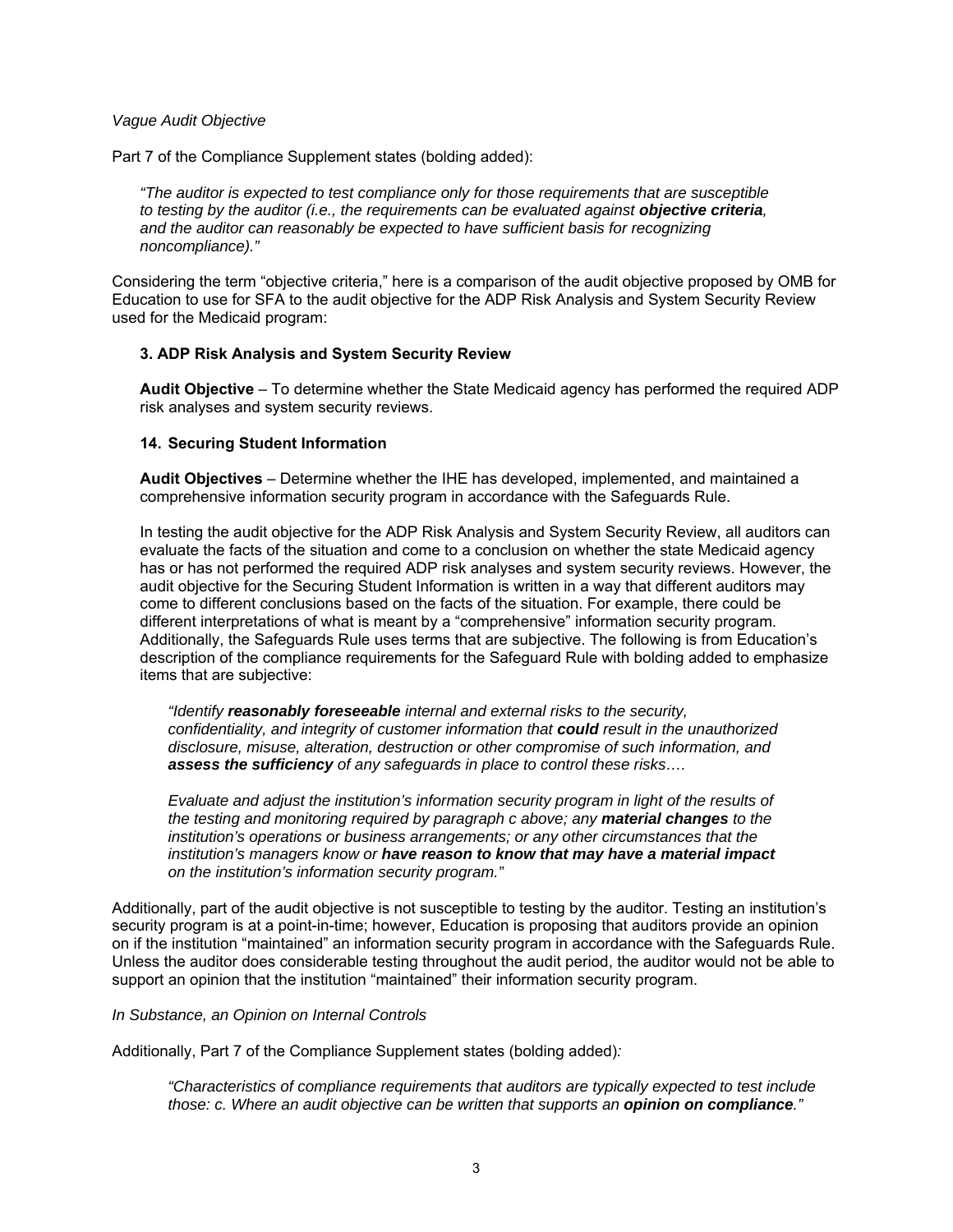Auditing standards define compliance requirement as:

#### *Laws, regulations, rules, and provisions of contracts or grant agreements applicable to government programs with which the entity is required to comply.*

While the Safeguards Rule falls within this definition of a compliance requirement, the Safeguards Rule appears to set internal control requirements specific to securing information systems. As a result, if an auditor issues an opinion on compliance, they will, in substance, be issuing an opinion on internal controls for an IHE's information systems. Up to this point, OMB has not required the auditor to issue an opinion on internal controls a part of a single audit nor is it required by the current audit standards, Uniform Guidance, or the Single Audit Act.

# **Possible Actions by OMB**

# *Remove and Take a Measured Approach*

As a result of the importance of securing information technologies, we believe that OMB should take a measured, well thought-out approach for incorporating the testing of securing information technologies into the single audit environment. It may be best for OMB to remove the new audit objective this year and not include it in future versions of the 2017 Compliance Supplement. Removing it will provide time for OMB to take a leadership role and work with federal awarding agencies, the audit community, and other stakeholders to incorporate the testing of securing information technologies into the single audit environment. We recommend that OMB work with the audit community to ensure that any future audit objectives related to cybersecurity, if any, can be consistently executed by all auditors to ensure the highquality audits. Additionally, as OMB may be aware, the AICPA is currently working on an audit guide about *Auditing Cybersecurity in an Attestation Examination Engagement*, which OMB may want to consider as it develops future audit objectives for a single audit.

# *Rewrite the New Audit Objective*

If OMB determines it cannot remove the new audit objective, OMB should work with Education to rewrite the audit objective so that it contains only objective criteria. To help ensure better audit understanding and consistency, the audit objectives and suggested audit procedures should provide more succinct guidance as to the nature and extent of the audit tests Education expects auditors to perform, and include specific compliance objectives that should be tested when reviewing an IHE's documented information security program. As they are currently written, the suggested audit procedures are not answerable in "YES/NO" responses as you would expect for compliance. If clarification is made as to what is required, it may be that compliance can be tested, instead of controls.

OMB may have to look within the Safeguards Rule to find objective criteria that all auditors can consistently test to determine if the auditee achieved compliance. For example, OMB could use the following as the audit objective for 2017:

**Audit Objectives** – Determine whether the IHE designated an individual to coordinate the information security program; performed a risk assessment that addresses the three areas noted in 16 CFR 314.4 (b) and documented safeguards for identified risks.

# **Suggested Audit Procedures**

- a. Verify that the IHE has designated an individual to coordinate the information security program.
- b. Obtain the IHE risk assessment and verify that it addresses the three required areas noted in 16 CFR 314.4 (b).
- c. Obtain the documentation created by the IHE that aligns each safeguard with each risk identified from step b above, verifying that the IHE has identified a safeguard for each risk.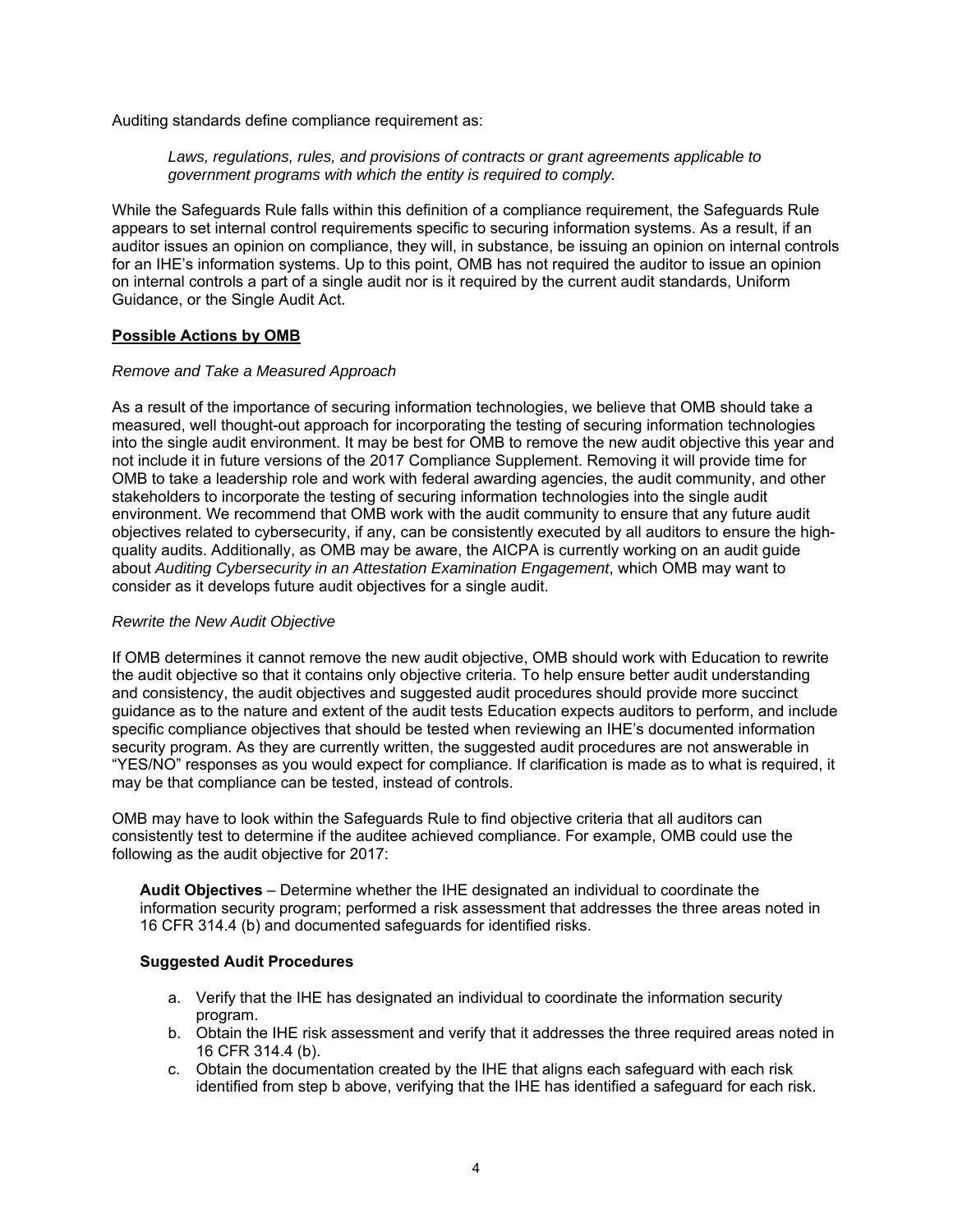We believe this audit objective and the suggested audit procedures would be a good first start because it provides objective criteria. Additionally, findings of non-compliance, if any, would inform Education of which IHEs have not made an organizational commitment to securing student information.

# *Potential Ramifications if Left Unchanged*

If OMB removes the new objective or rewords it as discussed above, then the issue of not supporting an opinion on compliance is resolved. However, if OMB decides to include the same wording from the draft in the final 2017 Compliance Supplement, we believe that an opinion on internal controls, in substance, is now a required part of the audit of SFA. As a result, OMB and Education should notify all IHEs of the ramifications the new audit objective could have on their 2017 single audits and beyond, which could result in one or more of the following:

# *Disclaimer of Opinion:*

The current audit objective requires the auditor to obtain audit evidence to determine if the auditee "**maintained** a comprehensive information security program" (bolding added). If the auditor is not able to find audit evidence on the strength of the IHE's information security program throughout the audit period, then the auditor would be required to issue a disclaimer of opinion in relation to the audit objective. Given that most states are more than halfway through their fiscal year 2017, if IHEs have not already been recording and retaining documentation to support the assertion that they have maintained a comprehensive information security program, then the auditor may not be able to verify that the information security program was maintained throughout all of the audit period. If OMB releases the audit objective as written, OMB should remind IHE of their obligation to provide their auditor with documentation to support their assertion that the IHE maintained a comprehensive information security program throughout the audit period. Additionally, OMB should inform IHEs that if they are not able to provide this support, they might receive a disclaimer of opinion from their auditor.

# *Endless Scope:*

Additionally, because securing information technologies relies on the general controls of the information system, the audit objective is unclear as to what level (at the entity-wide, system, and application levels) the auditor would be required to test general controls to be able to opine on the audit objective. *Standards for Internal Control in the Federal Government* (Green Book) states (bolding added):

*11.07 Information system general controls (at the entity-wide, system, and application levels) are the policies and procedures that apply to all or a large segment of an entity's information systems. General controls facilitate the proper operation of information systems by creating the environment for proper operation of application controls. General controls include security management, logical and physical access, configuration management, segregation of duties, and contingency planning.* 

If OMB does not edit the new audit objective, an auditor may have to scope in and sample from all systems at an IHE to obtain sufficient appropriate evidence to verify that the IHE is securing student information. If OMB releases the audit objective as written, OMB should inform all IHEs that auditors may have to scope in all systems containing student information, which could potentially include systems containing information on alumni.

# *Re-procurement of Audit Services:*

As required by 200.508, auditees must procure or otherwise arrange to obtain an auditor that can properly perform the testing required in a single audit. If OMB does not edit the wording before it is released, the auditee would need to obtain an auditor that, in substance, can provide an opinion on the IHE's controls securing their information technologies. As a result, OMB should let IHEs know that